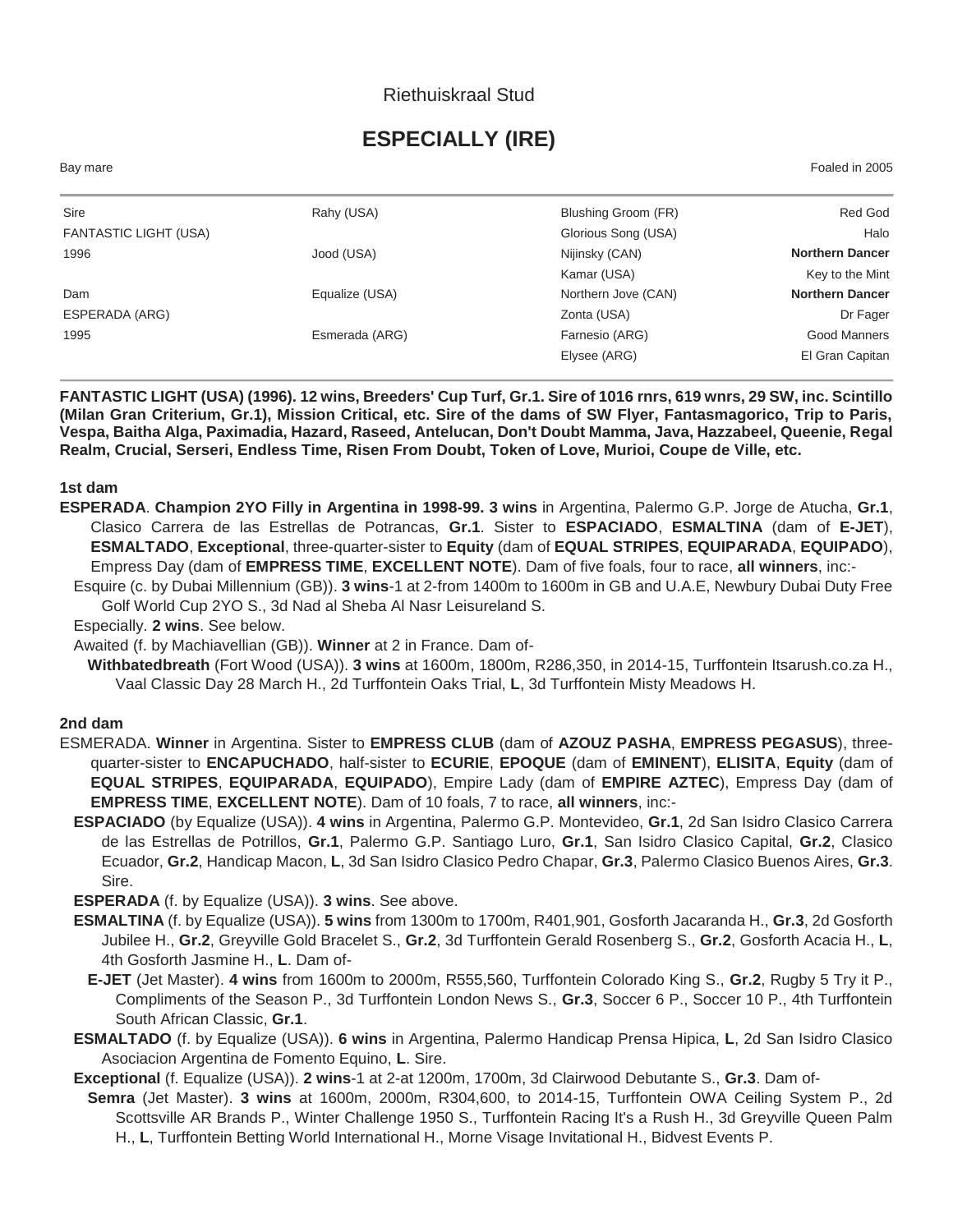### **3rd dam**

- ELYSEE, *by El Gran Capitan (ARG)*. **2 wins** at 1200m, 1400m in Argentina. Half-sister to **ESPADAÑA**, **ESCOLASTICA**, Emboscada (dam of **ENCAPUCHADO**). Dam of 14 foals, 11 to race, **9 winners**, inc:-
	- **EMPRESS CLUB** (Farnesio). Horse of the Year & Champion 2YO, 3YO & Older Classic Mare in South Africa in 1991, 92 & 93 . **16 wins**-4 at 2-from 1000m to 2000m, US\$75,211, R3,101,975 in U.S.A. and South Africa, Scottsville Smirnoff Sprint, **Gr.1**. Dam of-

**AZOUZ PASHA** (Lyphard). **3 wins** at 1¼m, 1½m, Doncaster Troy S., **L**.

- **EMPRESS PEGASUS** (Fusaichi Pegasus). **3 wins** at 1m, 9f, Assiniboia Downs Matron S., **L**, 2d Assiniboia Oaks, **L**. Producer.
- **ECURIE** (Liloy). Champion 2YO Filly in South Africa in 1984-85. **10 wins**-3 at 2-from 1200m to 1800m, R374,045, Greyville Garden Province S., **Gr.1**. Dam of-
	- Empress Royal. **Winner** at 2. Dam of-
		- Fiery Royal. **3 wins** at 1200m, 1400m. Dam of-
			- **REFINED IN FIRE** (Doowaley). **8 wins** from 1000m to 3200m, R478,400, Arlington Glenlair Trophy, **L**, 3d Fairview Algoa Cup, **Gr.3**.
		- Monaco. Unplaced. Dam of-
		- **EVERSOLUCKY** (Ashaawes). **4 wins**-1 at 2-at 1600m, 1800m to 2014-15 in Zimbabwe, Borrowdale Breeders Fillies Mile, **L**.
- **EPOQUE** (Oak Dancer). **6 wins**-4 at 2-from 1000m to 1600m, R244,970, Scottsville South African Fillies Guineas, **Gr.1**. Dam of-
	- **EMINENT** (Model Man). **6 wins** from 1400m to 2400m, R203,275, Scottsville Michael Roberts H., **L**.
	- **Ever Seeking** (Secret Prospector). **5 wins**-2 at 2-from 1100m to 1600m, R179,000, 2d Clairwood Debutante H., **L**, 3d Clairwood Tibouchina S., **Gr.3**. Dam of-
		- **ELUSIVE FORT** (Fort Wood). Joint Champion Stayer in South Africa in 2005-06. **7 wins** from 1300m to 2450m, US\$37,345, R2,018,130, South African Derby, **Gr.1**. Sire.
	- **EASYJADEASY** (Model Man). **5 wins**-3 at 2-at 1000m, 1200m, R329,670, Kenilworth Fillies Nursery, **Gr.3**, 2d Kenilworth Sceptre S., **Gr.2**. Producer.
	- **Evangalista** (Model Man). **3 wins**-1 at 2-from 1400m to 1900m, 3d Greyville Woolavington S., **L**. Dam of-Summer Angel. Unraced. Dam of-
		- **EVENTUAL ANGEL** (Right Approach). **5 wins** to 1400m, R351,900, to 2015-16, Scottsville Umzimkhulu S., **Gr.3**, Drakewoods Pietermaritzburg P.
		- **EXIT HERE** (Jay Peg). **5 wins**-1 at 2-at 1400m, 1600m, R1,022,286, to 2015-16, Greyville KZN Guineas Trial, **L**, 2d Greyville Gatecrasher S., **L**.
- **ELISITA** (Ride the Rails). **2 wins** at 1400m, 1600m in Argentina, La Plata Clasico Marcos Levalle, **Gr.2**, 3d Palermo Clasico Libertad, **Gr.2**. Producer.
- **Equity** (Equalize). **2 wins** in Argentina, 2d San Isidro Clasico Carrera de las Estrellas (f&m), **Gr.1**. Dam of-
- **EQUIPARADA** (Editor's Note). **4 wins** from 1600m to 3000m, R474,500, 88,320Dhs, Greyville Gold Vase, **Gr.2**, 3d South African Oaks, **Gr.2**. Producer.
- **EQUAL STRIPES** (Candy Stripes). **4 wins**-1 at 2-at 1600m, 2000m in Argentina, Palermo Clasico Miguel Cane, **Gr.2**, 2d Palermo G.P. Estrellas Juvenile, **Gr.1**. Sire.
- **EQUIPADO** (Candy Stripes). **8 wins** at 1600m, 1800m in Argentina and Uruguay, Maroñas Gran Premio Jose Pedro Ramirez, **L**, 2d Palermo Handicap Tears.
- **Envy Me** (Acceptable). **4 wins**-1 at 2-from 1400m to 2000m in Argentina, San Isidro Especial Jose B. Zubiaurre, 3d San Isidro G.P. Gran Criterium, **Gr.1**. Sire.

Estimada. **2 wins** at 1600m in Argentina, 3d San Isidro Premio Miss Loren. Dam of-

**Entrechat** (Captain Al). **2 wins** at 1200m, 2000m, R153,650, in 2015-16, 3d Fairview East Cape Oaks, **L**.

Empire Lady. Unraced. Dam of-

- **EMPIRE AZTEC** (Editor's Note). **5 wins**-3 at 2-from 800m to 1600m in Argentina, La Plata Clasico Isidoro Aramburu, **Gr.2**, 2d La Plata G.P. Provincia de Buenos Aires, **Gr.1**.
- **Empire Rose** (Sunray Spirit). **2 wins** at 2, R206,125, 79,120Dhs, Clairwood Rising Sun Group of Newspapers Devon Air, 2d Turffontein Pretty Polly S., **Gr.3**. Producer.

Empress Day. Unraced. Dam of-

- **EXCELLENT NOTE** (Editor's Note). **3 wins** at 2 in Argentina, La Plata Clasico Raul Aristegui, **Gr.2**, 3d La Plata G.P. Seleccion de Potrancas, **Gr.1**. Producer.
- **EMPRESS TIME** (Acceptable). **2 wins** at 1800m, 2000m in Argentina, La Plata Clasico Los Criadores, **Gr.2**. Dam of-